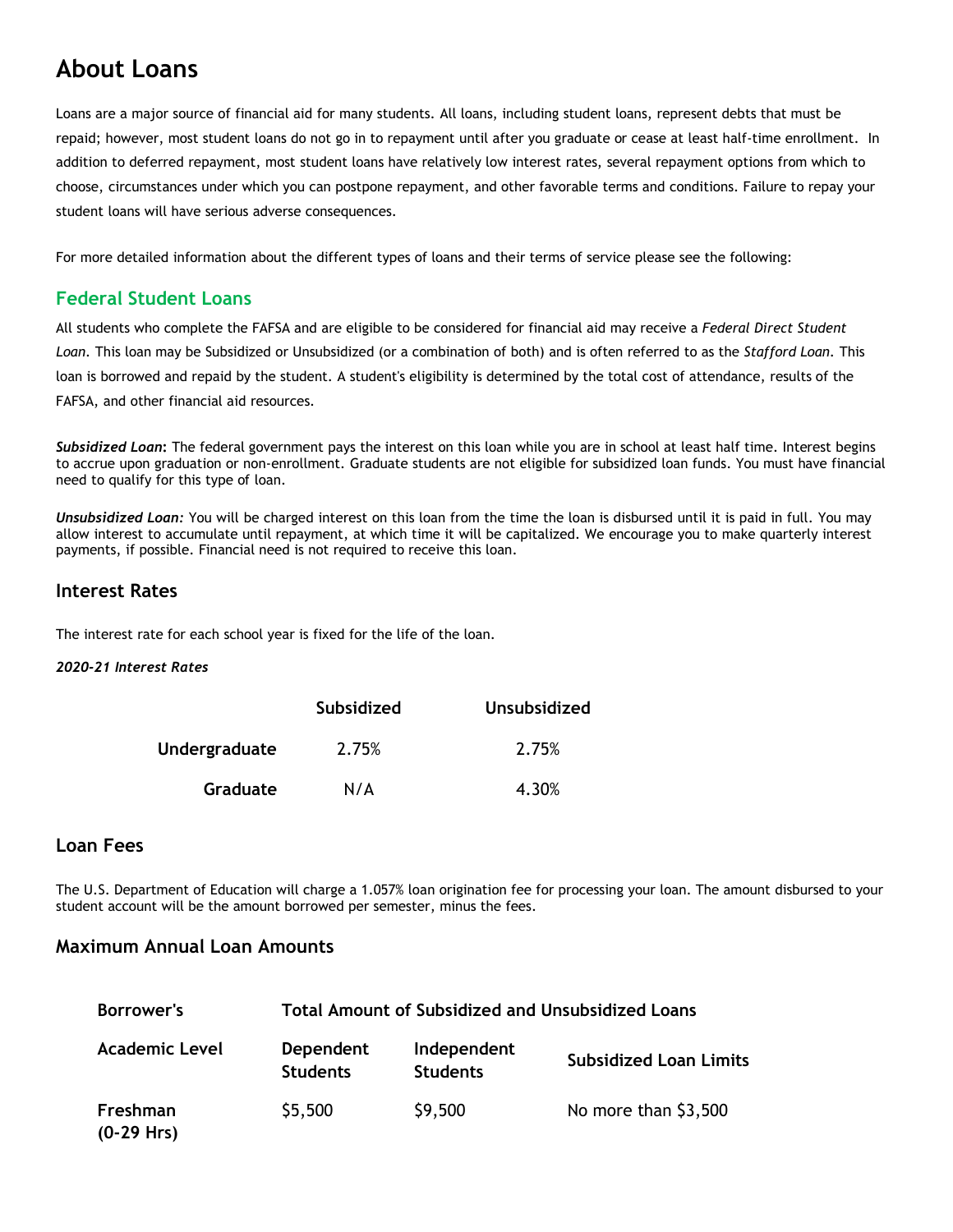| Sophomore<br>$(30-59$ Hrs)      |     | \$6,500  | \$10,500 | No more than \$4,500 |
|---------------------------------|-----|----------|----------|----------------------|
| Junior & Senior<br>$(60 + Hrs)$ |     | \$7,500  | \$12,500 | No more than \$5,500 |
| Graduate                        | N/A | \$20,500 | N/A      |                      |

## **Federal PLUS Loans**

The *Federal Direct Parent Loan for Undergraduate Student (PLUS)* is a loan for the student's biological or adoptive mother or father (regardless whether they are the "custodial" parent or provided financial information on the FAFDSA) of a dependent student. A stepparent is eligible to borrow on the Direct PLUS Loan, if they are considered, to be a parent in accordance with instructions on the FAFSA for purposes of reporting financial information (income and assets) on the FAFSA. The first step in applying is to complete the FAFSA for the appropriate year. A parent can borrow the total estimated cost of attendance less the student's total financial aid (see student's award letter). If more than one parent wants to borrow a parent loan for the same student, each parent must complete a separate PLUS Loan Application and EMPN.

#### **Interest Rates**

The interest rate for the 2020-2021 year is 5.30%.

#### **Loan Fees**

The U.S. Department of Education charges a 4.228% loan origination fee for processing your loan.